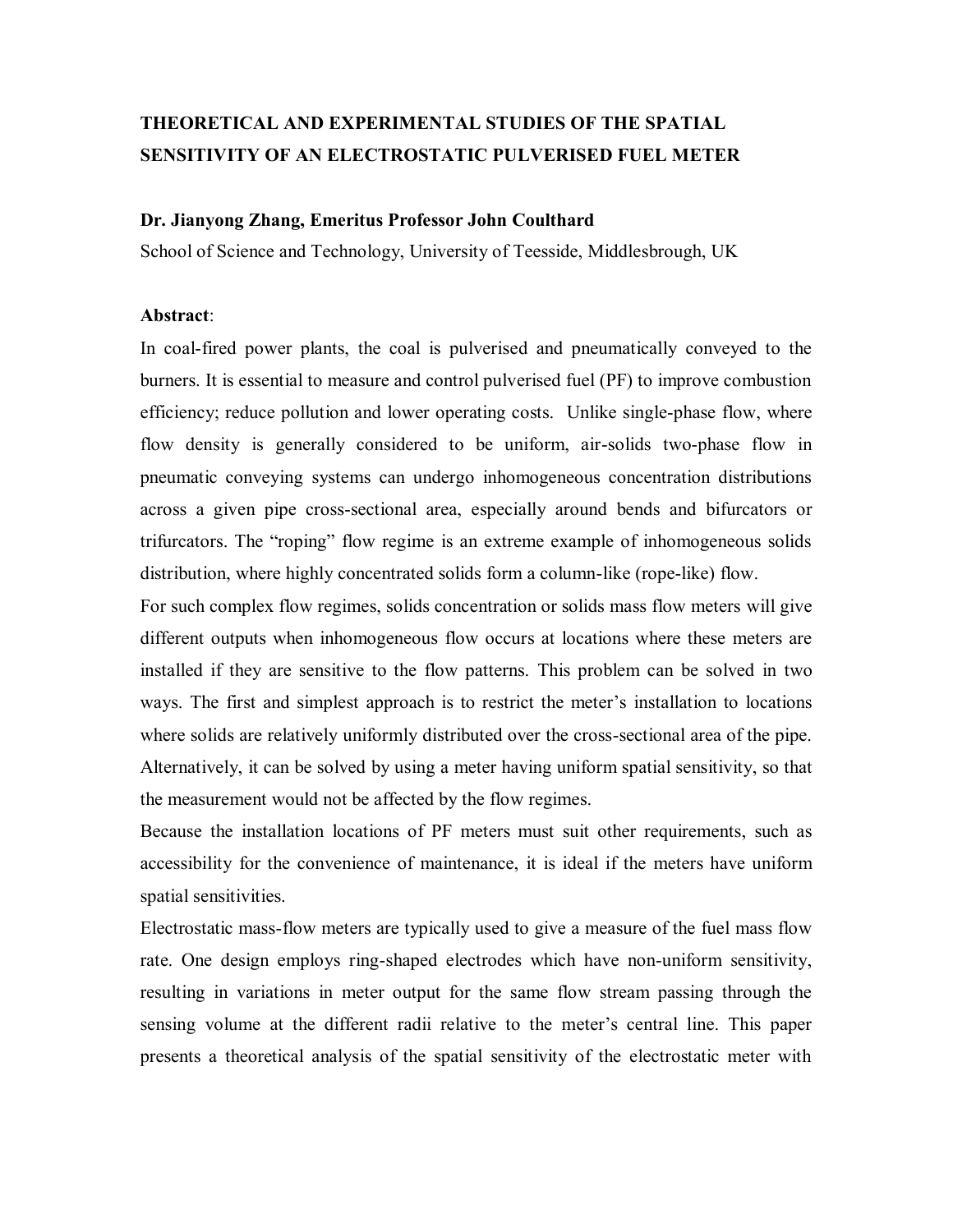ring-shaped electrodes in the time and frequency domains. One goal of the study is to improve its performance and to achieve uniform sensitivity.

The experimental data presented in this paper support the overall mathematic modeling, based on electrostatic field theory, using the finite element method (FEM). Although the FEM analysis provides useful results, a more rigorous investigation is recommended for future work.

**Keywords**: Electrostatic pulverised fuel meter, spatial sensitivity.

## **Introduction**

In coal-fired power plants, the fuel is pulverised, mixed with air, and pneumatically conveyed to the furnace burners. Upon leaving the pulverising mill, the mixture of solids and air is split into several different pipes, each feeding an individual burner. The typical mill can feed up to eight separate burners. Usually, the fuel and air are metered prior to their entry into the mill, so that their ratio can be set accurately. Differences in routing of the conveyors injecting the pulverised fuel (PF) into the furnace, as well as unequal distribution at the points where the incoming stream is split into separate pathways, can cause an uneven feed of pulverized coal to the burners. Consequently, the combustion stoichiometry at the burners is disturbed, resulting in localized, fuel-rich regions where there is insufficient air to burn the coal and ash with a high-carbon content. Conversely, fuel-lean regions will also occur, causing high NOx levels to appear. It is therefore desirable to measure and control the flow rate of pulverised coal supplied to each burner so as to optimise combustion.

The typical 500-MW boiler might have forty to sixty 500mm diameter burners. The volume concentration of solids, i.e. the ratio of solids volume to the volume of the mixture of air and solids fed to these burners, is very low (typically about 0.1%), hence the meters must have high sensitivity. At a conveyance velocity of about 25 m/s, the mixture becomes highly abrasive, so that no restriction to the flow can be tolerated. The PF meter described in this paper is comprised of a short steel pipe section into which ring-shaped electrodes are fitted flush with, and insulated from, the conducting pipe wall, thereby offering no restriction to the flow. Signals generated in these electrodes due to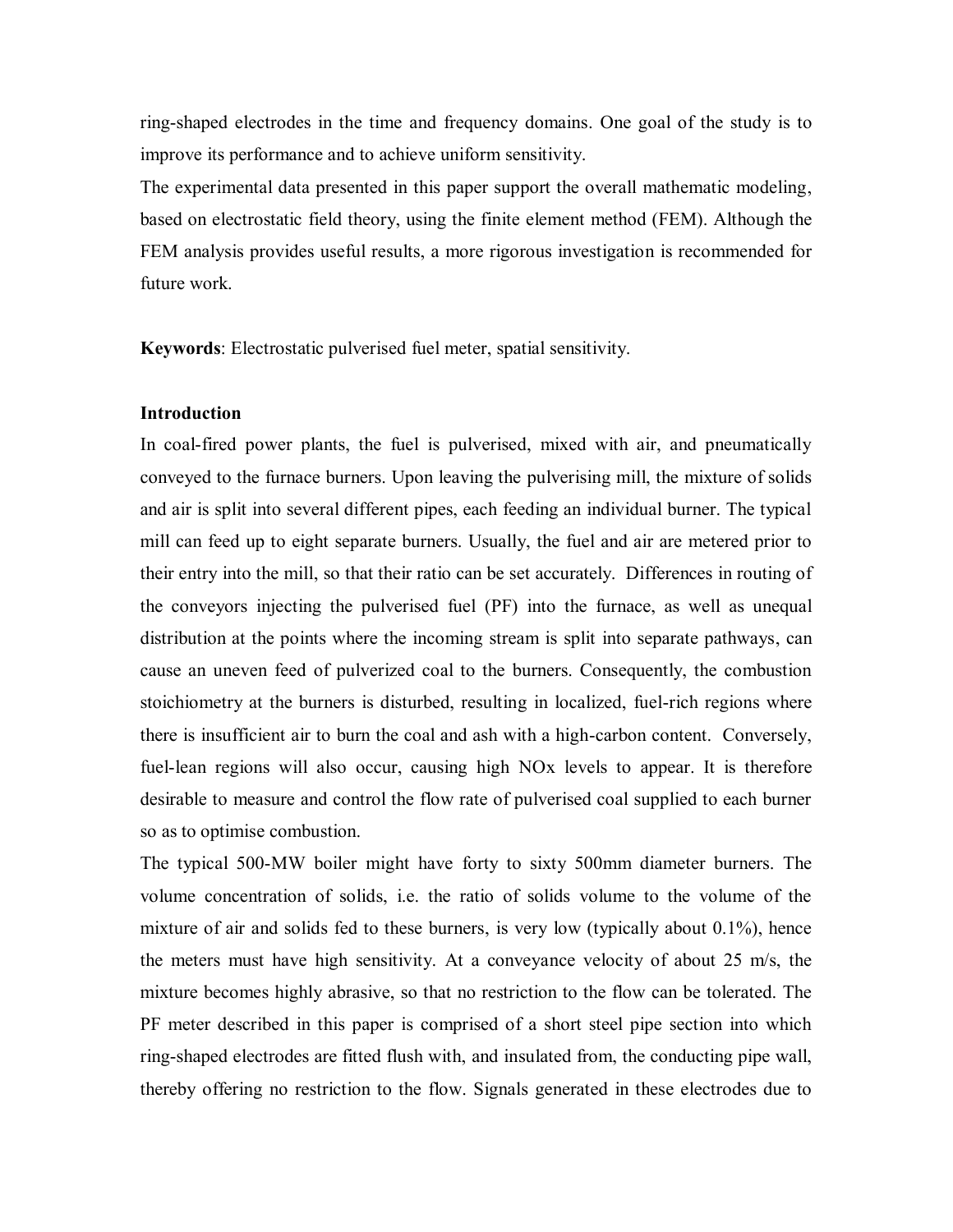the flowing charged particles are used to provide a measure of the solids concentration and the solids velocity, so that the massflow rate of the fuel to each burner can be inferred from these two parameters.

The distribution of solids over the cross section of a pneumatic conveying pipe has been investigated by Huber, [1], Bernard J Barry et al [2], Yilmaz et al [3], and Frank [4]. From



their studies, it was concluded that the solids can undergo inhomogeneous concentration distributions across a given pipe cross-sectional area. Such distributions are affected by the conveyance velocity, particle size, humidity, and conveyor geometry. The so-called "roping" flow regime is an extreme example of inhomogeneous distribution where inside the "rope", the highly concentrated solids flow is formed, as illustrated in Fig. 1.

Ideally, if the meter is designed to measure the solids mass flow rate, it should have the same output in response to the solids stream carrying identical solids mass flow wherever it passes through within the meter"s sensing volume. In other words, the meter should have a uniform spatial sensitivity which is defined in this paper as the ratio of the rootmean-square value of the signal produced by the meter to the mass flow rate of a "roping flow" in parallel with the pipe centre line measured at different axial positions at a given flow velocity. However, the charges induced in the electrodes and the rms value of the output of the meter depend on the solids stream position relative to the pipe centre line.

Although the passive electrostatic pulverised-fuel meter has a number of advantages over other meters, it does not have a uniform spatial sensitivity as do similar techniques such as the capacitive pulverised fuel meter [5] or electrostatic probe [6] and probes based on laser systems [7]. Improving of the performance of the PF meter involves several issues, some of which are still the subject of ongoing investigations [8-11]. One primary issue is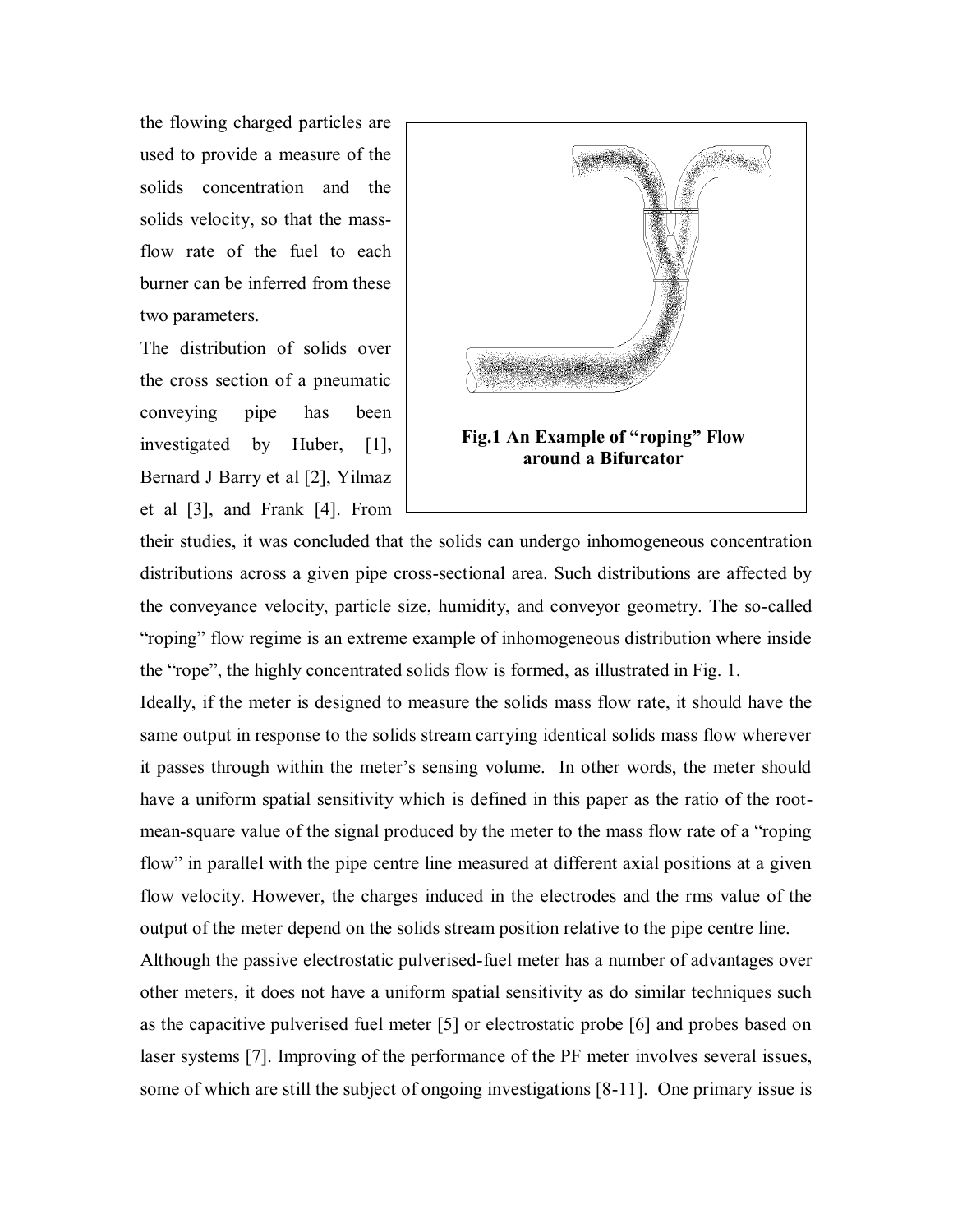directed to achieving uniform spatial sensitivity hence it is necessary to study the spatial sensing characteristics of this type of meter to achieve that goal.

#### **Velocity measurement**

The velocity of the flowing solids is measured using two ring-shaped electrodes placed a known distance apart. These electrodes detect variations in induced charge signals. The latter are cross-correlated to measure the flow transit time between the two electrodes. Suppose that  $x(t)$  and  $y(t)$  are the signals from the upstream and downstream electrodes, respectively. The cross correlation of these signals  $R_{xy}(\tau)$  is given by;

$$
R_{xy}(\tau) = \lim_{T \to 0} \frac{1}{\tau} \int_{0}^{T} \mathfrak{r}(t - \tau) y(t) dt \tag{1}
$$

The cross correlation function is characterised by a peak occurring at a time delay  $\tau_m$  that describes the transit time of the solid particles between the two electrodes. If the electrode spacing is *L*, then the solids velocity V is given by

$$
V = L/\tau_m \tag{2}
$$

The measurement of particle velocity V in Eq.  $(2)$  is absolute, having dimensions of distance divided by time.

#### **Solids concentration measurement**

In pneumatic conveying, electrical charging of the conveyed solids occurs. The primary sources of electrification are frictional contact charging between particles, charge transfer from one particle to another, and friction between particles and the conducting pipe wall. The fluctuation level in the net charges carried by solids is proportional to the solids concentration under the lean-phase condition. The electrostatic pulverised fuel meter described in this paper was designed to measure this fluctuation to indicate solids concentration and solids mass flow rate. These can be calculated if the solids velocity is known.

Figure 2 shows a simplified, schematic view of the signal-detecting system studied in this paper. The ring-shaped metallic electrode is installed flush with the inner surface of the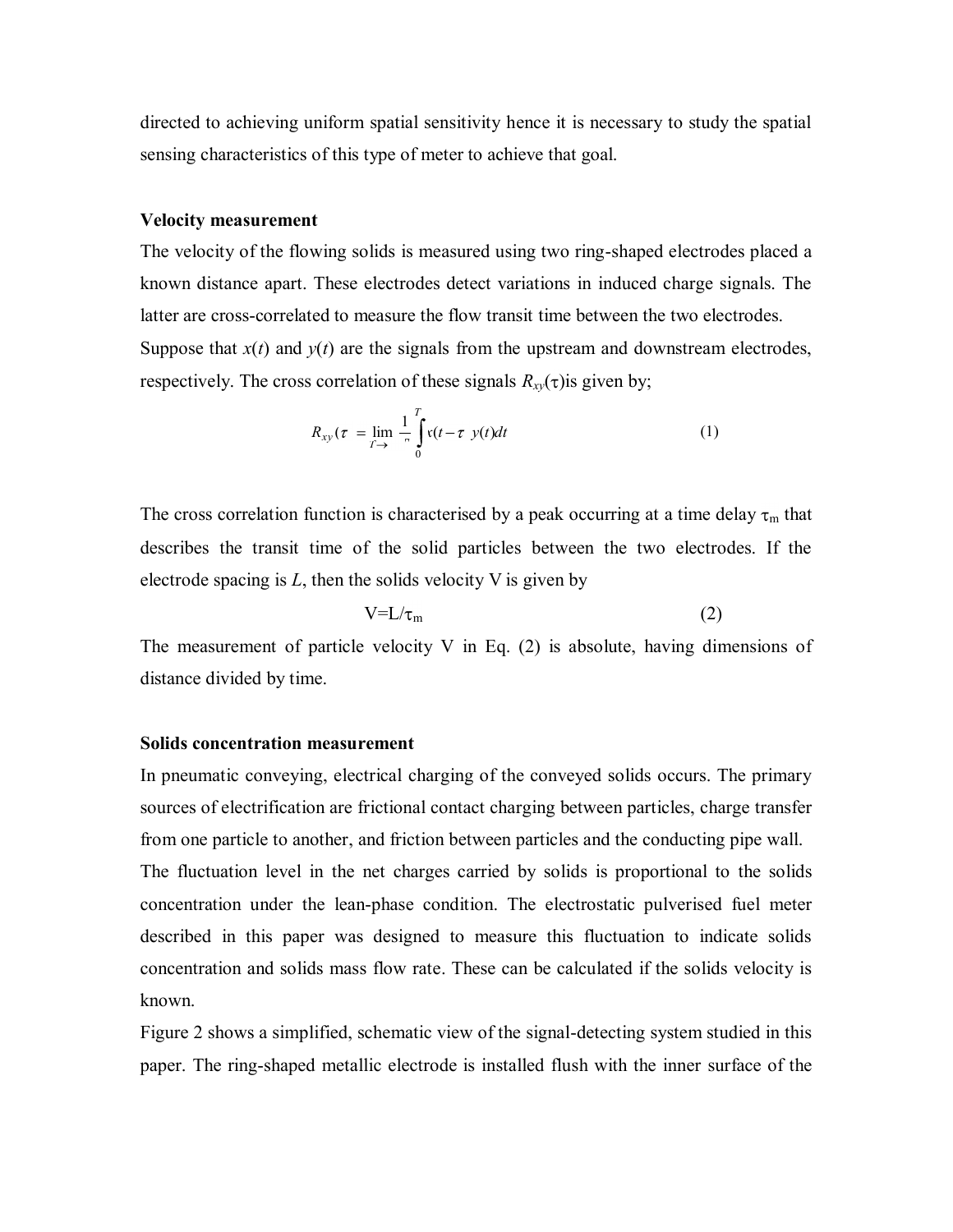

earthed conveyor. The electrode is insulated from the conducting conveyor wall but exposed to the flowing air-solid mixture and is ac coupled to an amplifier.

#### **Fig. 2 Schematic of a Ring Shaped Electrode Fitted into Pneumatic Conveyor**

This arrangement ensures that the electrode does not restrict the flow and is sensitive to the charges carried by the fuel particles. It also minimises the electrode wear that can occur with intrusive probes [6]. The charges are induced on the electrode when charged particles pass within its vicinity. The root mean square (rms) value of the random variations in the charges induced on the electrode is proportional to the variation in the net charges carried by flowing particles and is used as the indication of the solids concentration. It is obvious that this is not an absolute measurement of solids concentration, because the charge variation in the electrode is dependent on many properties, such as moisture content and the chemical composition of the solids. If the meter is calibrated under a given set of conditions (for example, humidity, chemical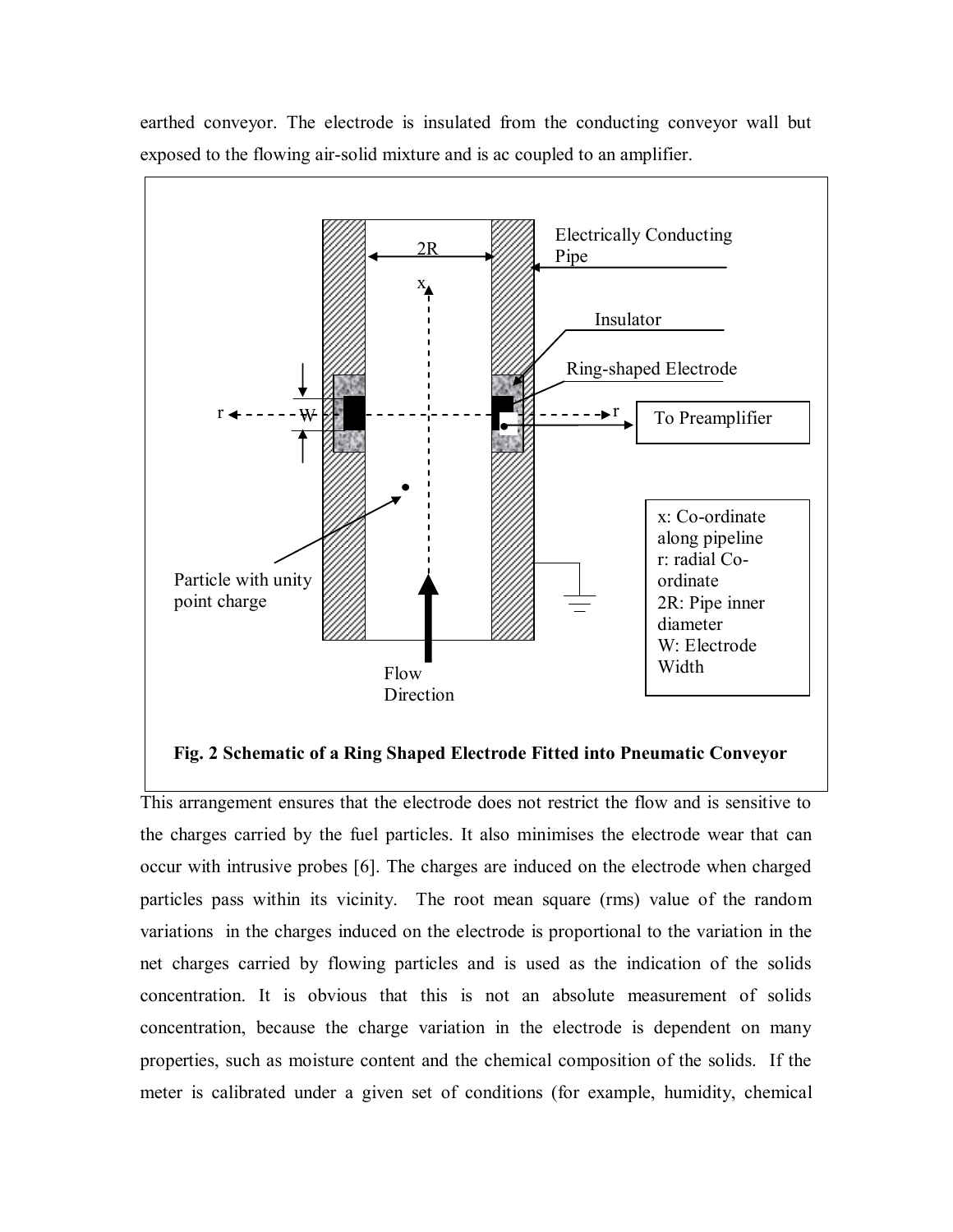composition of the solids, particle size distribution, etc.), the measured value cannot give true mass flow rate or concentration when the conditions change. The indication becomes only a relative measurement under conditions which are different from that of the calibration.

For control and fuel-balancing purposes, it is sufficient to measure the ratio of solids mass flow rate in each conveyor to the total mass flow rate emanating from the mill. This ratio is known as "split". Provided that the mass flow rate measured by the meter is proportional to the true mass flow rate of the fuel flowing simultaneously through each conveyor, the true split can be calculated by using the relative mass flow rate in each conveyor. Because the flow measured in each conveyor is fed from a single mill processing the same fuel, and because flow passes through each conveyor by successive division to the burners, we can expect the solids in each conveyor to have similar properties. The absolute or true solids mass-flow rate to each burner need not necessarily be known.

### **Example: Split measurement system**

Figure 3 provides an example showing a trifurcating junction, through which solids from the mill pass through and are split into three pneumatic conveyors to which three pulverised fuel meters are fitted.

The split can be inferred from the ratio of measured solids mass flow rate on the corresponding meters. The pulverised fuel measurement system uses one computer to acquire and process all signals derived from the electrodes and to display instantaneous values of pulverised fuel velocity, relative solids concentration, relative solids mass flow rate, and solids split for each conveyor.

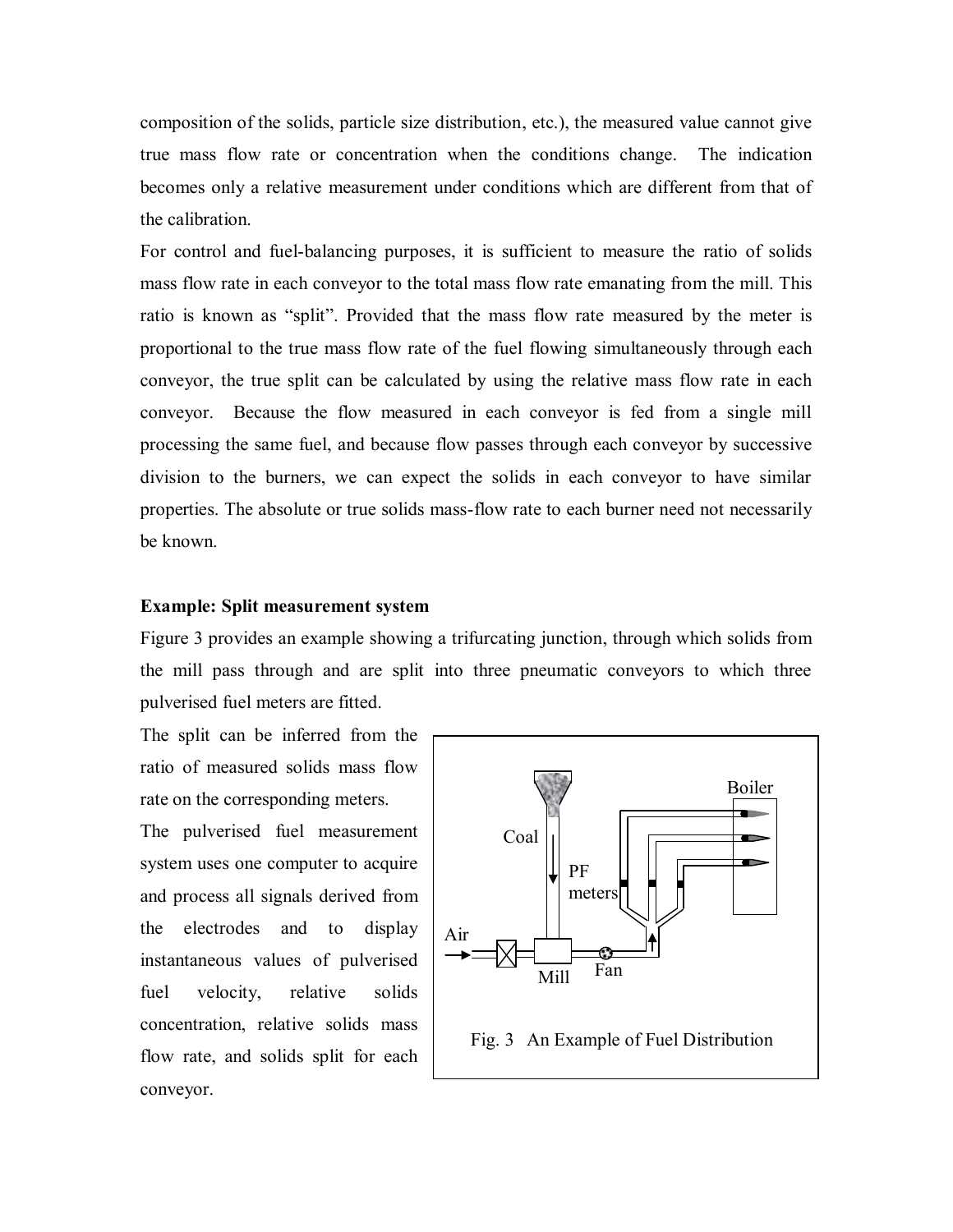#### **The spatial response of a ring-shaped electrode**

The charge induced on a ring-shaped electrode from a single particle having unity charge has been modeled mathematically by Gajewski [12] and Cheng [13]. Cheng's model was based on electrostatic theory and calculated using the finite element method (FEM). The FEM technique is a very powerful tool for obtaining the numerical solution of a wide range of engineering problems such as stress, strain, temperature distribution, flow velocity or electric field strength [14].

As shown in Fig. 2, the charge *Q* induced on the inner surface of the electrode due to a particle of unity point charge inside the pipe was calculated using following expression;

$$
Q = \n \int_{S} \sigma \, ds \tag{3}
$$

Here  $\sigma$  is the surface density of the charge induced on the electrode, and S is entire inner surface area of the electrode.

From electrostatic theory, one can show that the charge density on the surface of a conductor is equal to the electrical flux density D.

$$
\sigma = D \tag{4}
$$

The following expressions also apply in the analysis,

$$
\nabla \cdot \mathbf{D} = \mathbf{p} \tag{5}
$$

$$
\nabla \cdot \mathbf{D} = \nabla \cdot \mathbf{E} \tag{6}
$$

$$
E = -\nabla \Phi \tag{7}
$$

Where *p* is the volume space charge, here referred to as the "source charge", *E* is the electric field strength,  $\varepsilon$  refers to the relative permittivity of the medium,  $\nabla$  is the gradient operator, and  $\Phi$  is the electrical potential. Combining the above equations gives

$$
\nabla \cdot (\varepsilon \nabla \Phi) = -p \tag{8}
$$

The following boundary conditions of potential  $\Phi$  on each part of the boundary of the region considered were assumed;

$$
\Phi(\Gamma_p)=0\ \ \Phi(\Gamma_i)=0\ \ \Theta(\Gamma_t)=0\tag{9}
$$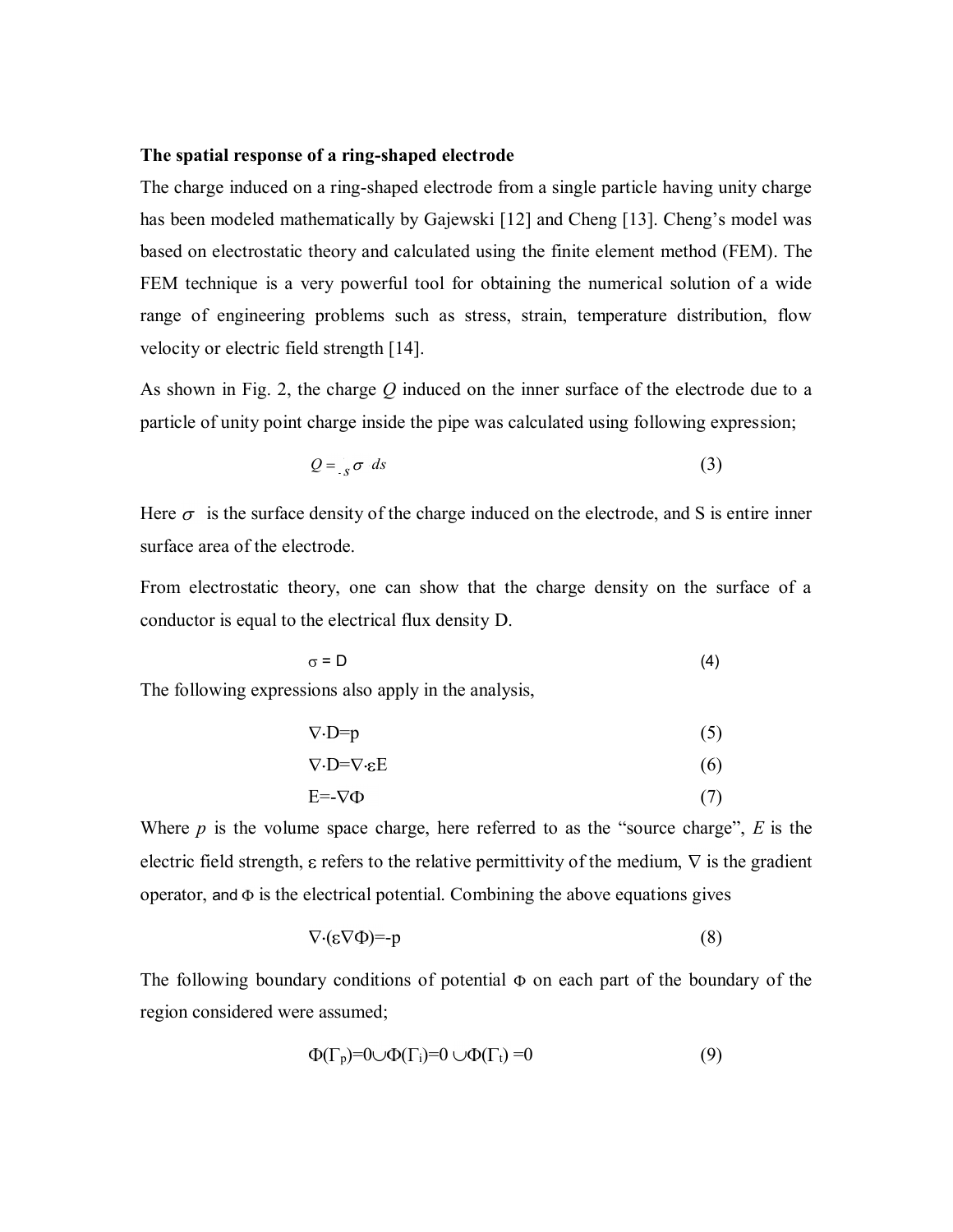where  $\Gamma_p$ ,  $\Gamma_i$ ,  $\Gamma_t$  are the boundaries of the pipe, the insulator, and the electrode respectively. The insulator's potential was assumed to be zero, but it may not have been so. However, using other low potentials (2 Volts or 3 Volts) for the insulator with the finite element method produced similar results for the electric field within the sensor seems, hence the assumption seems justified. The equivalent resistance and capacitance of the electrode were not taken into account in this model. They will be considered together with the preamplifier.

The FEM analysis results were curve fitted to the following equation.

$$
Q=Ae^{-2x^2}
$$
 (10)

where *A* and *k* are two constants that are functions of the width *W* of the electrode and the radius *r* from the centre line of the electrode towards the pipe wall. The variable *x* denotes the distance along the pipeline from the centre of the electrode cross section as illustrated in Figs. 2 and 4. The quantity  $Q$  is the charge induced from a particle carrying unity point charge.

#### **The response of the ring-shaped electrode to "roping" flow**

When pulverised flow, rather than a single point charge, is considered, the particle size and surface area must be taken into account. In addition, bipolar charging of the particles is possible. The induced signal in this case will be due to the net charge on the particles. Therefore, some assumptions must be made to permit a theoretical analysis that can be compared with experimental results.

The particles are assumed to be spherical and to have uniform particle diameter *Dp* , and each particle is assumed to have the same surface charge density  $\sigma_p$ . It is also assumed that the particles are evenly distributed within a given incremental volume, i.e. the number of solids particles within a unit volume can be described by a single variable *N*. The charges carried by the particles are therefore assumed to have the same polarity and value. This assumption ignores the difference between the net charge and the total negative or positive charges. In the discussions to follow, the input to the electrode is defined as the net charge carried by solids, and the output of the electrode is the charge induced on the electrode.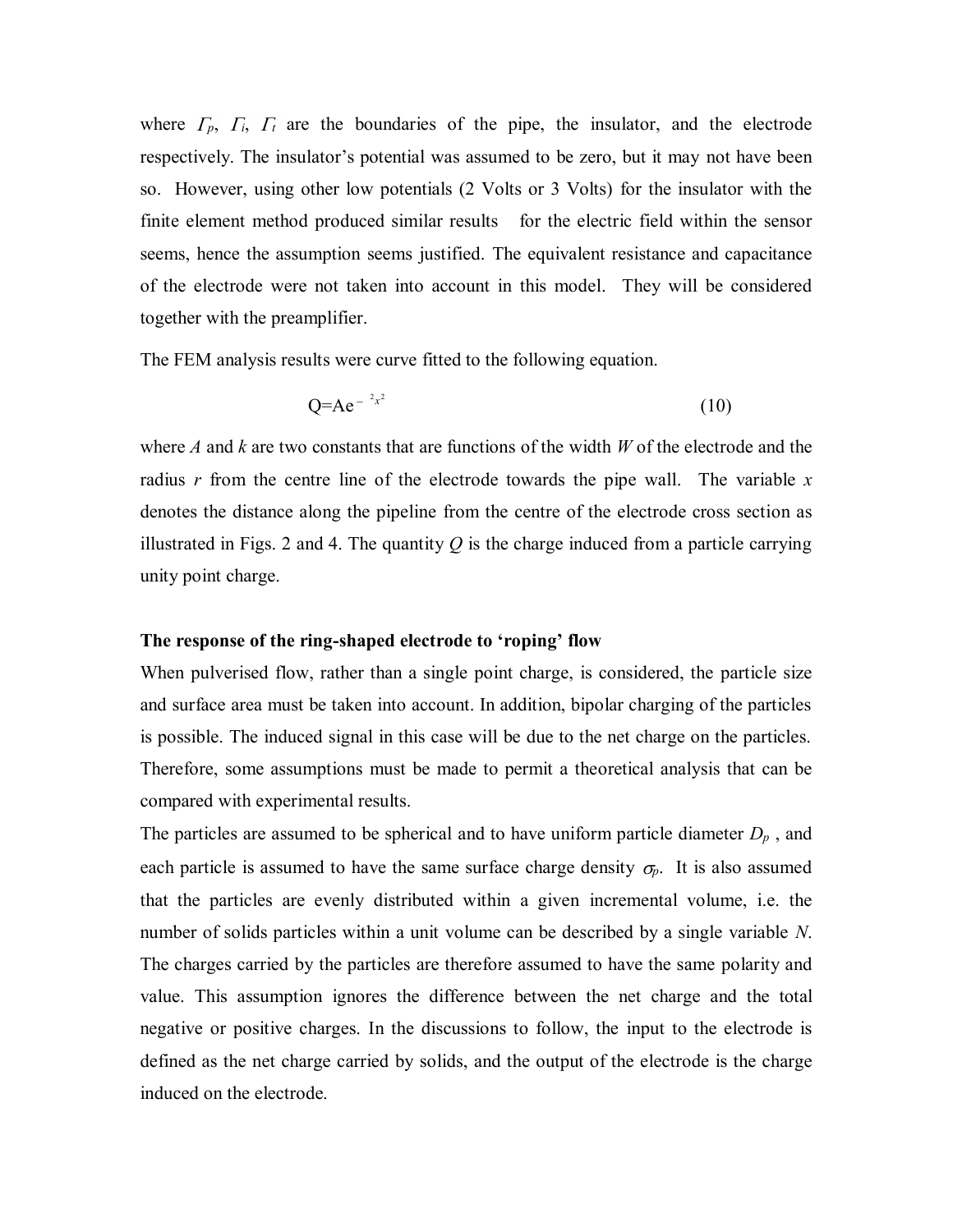The ring-shaped electrode has axial symmetry; hence, for any "roping" flow that occurs in parallel with the pipeline over the electrode sensing volume, there will always be a ring-shaped



flow stream which produces the same charge on the electrode. In terms of the charge

.

induced on the electrode, this ring-shaped stream is therefore the equivalent of columnshaped (roping) flow.

Figure. 4B shows a ring-shaped stream having inner radius *r* and outer radius  $r + \Delta r$ which is the equivalent of the "roping" flow shown in Fig.4A.

In this case, *A* and *k* are functions of the electrode width *W* and the radial position *r* of the charged particles. They thus are expressed in the following equations as  $A(r, W)$  and *k*(*r*,*W*).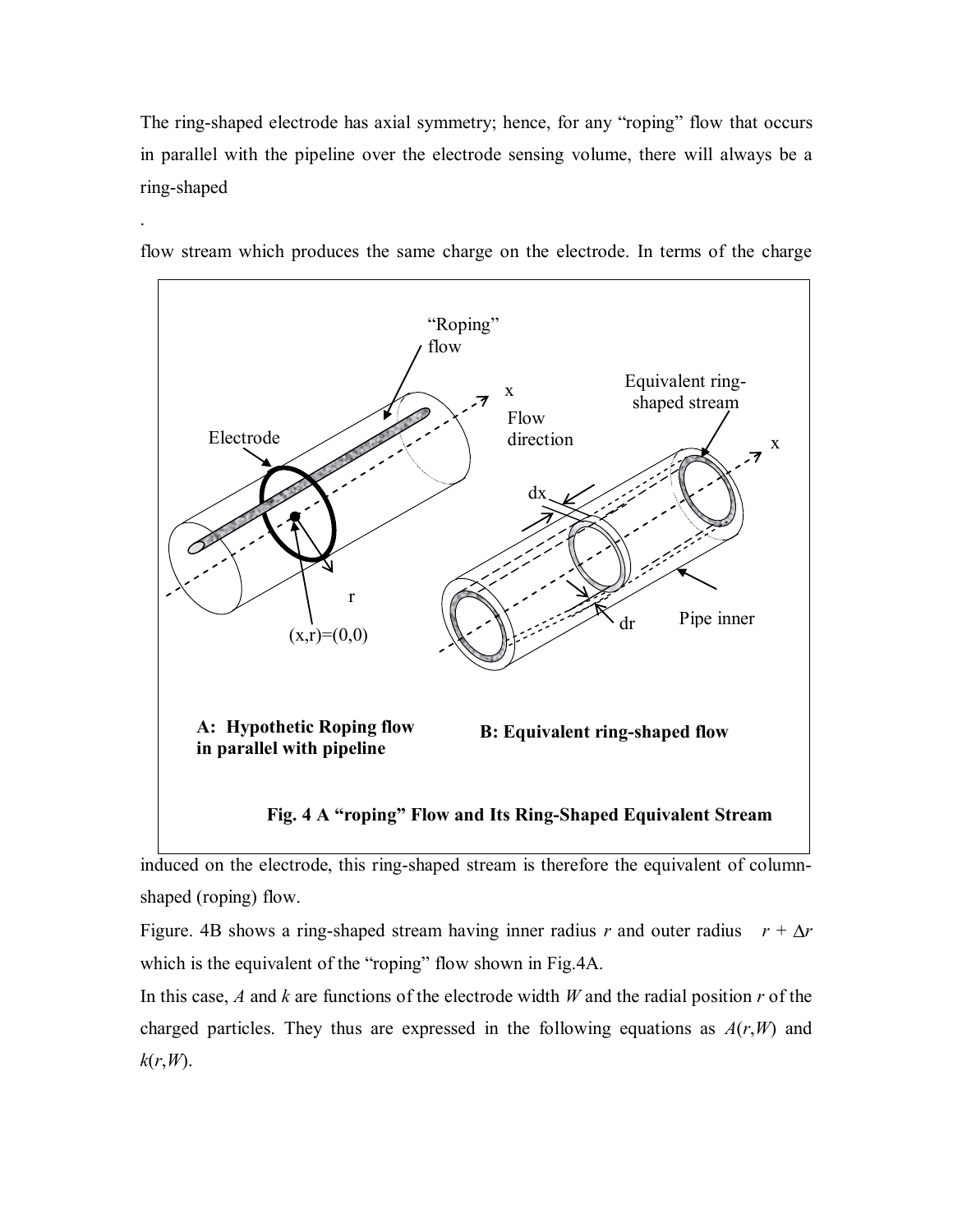Based on the principle of superposition of electrostatic fields and Eq. 10, the induced charge  $Q_{mic}$  due to a hypothetical ring  $\Delta r^* \Delta x$  of a micro volume within the sensing volume, shown at position  $(r, x)$  in Fig. 4, can be expressed as follows.

$$
Q_{\text{mic}} = \sigma_{\gamma} \cdot \pi \ D_{p}^{2} N \cdot 2\pi \cdot A(r, W) e^{-\ (r, W)x^{2}} \Delta \Delta \qquad (11)
$$

Let  $\Delta r$  approach zero, extend  $\Delta x$  towards the sensing length of the electrode, and divide both sides of Eq. 11 by  $2\pi r^* \Delta r$  so as to guarantee that the ring contains the same amount of charge wherever the roping stream appears. The response of the electrode to the net charge carried by this hypothetical ring thus represents the spatial response at the radius *r.* The latter can be expressed as follows:

$$
Q'_{_{NET}} = \sigma_{,'} \cdot \pi \ D_P^2 \cdot N \int_{L_x} 4(r, W) e^{-(r, W)x^2} dx \qquad (12)
$$

Here  $L_x$  is the dimension of the electrode sensing volume along the pipeline, and  $Q_x^r$  $Q_{_{NET}}^r$  *is* the charge induced on the electrode due to the net charge in this ring-shaped particle-airmixture stream with distance *r* relative to the central pipe axis.

This roping particle stream can be regarded as a traveling wave of velocity *V* originating from the outlet of a conveyor splitting junction. In order to study the response of the electrode to a unit impulse of net charge, it is assumed that the charge carried by the solid particles is as follows:

$$
Q_{NETr}^P = \sigma_{i'} \cdot \pi \ D_P^2 \cdot N(t) = \delta \left( t - \frac{\tau}{\nu'} \right)
$$
 (13)

Here  $Q_{NETr}^P$  is the net charge carried by the particles of a unit impulse waveform traveling along the pipeline at radial distance *r*relative to the centre line of the pipe. Because time variations must be considered, the

particle number density  $N$  is re-expressed here as the time varying  $N(t)$  in the above equation. It is clear that at any given time, only one point along the *x* direction exists where  $Q_{NETr}^P$ , or  $N(t)$  is not equal to zero. This point is equal to  $V_t$ . Hence Eq. 12 becomes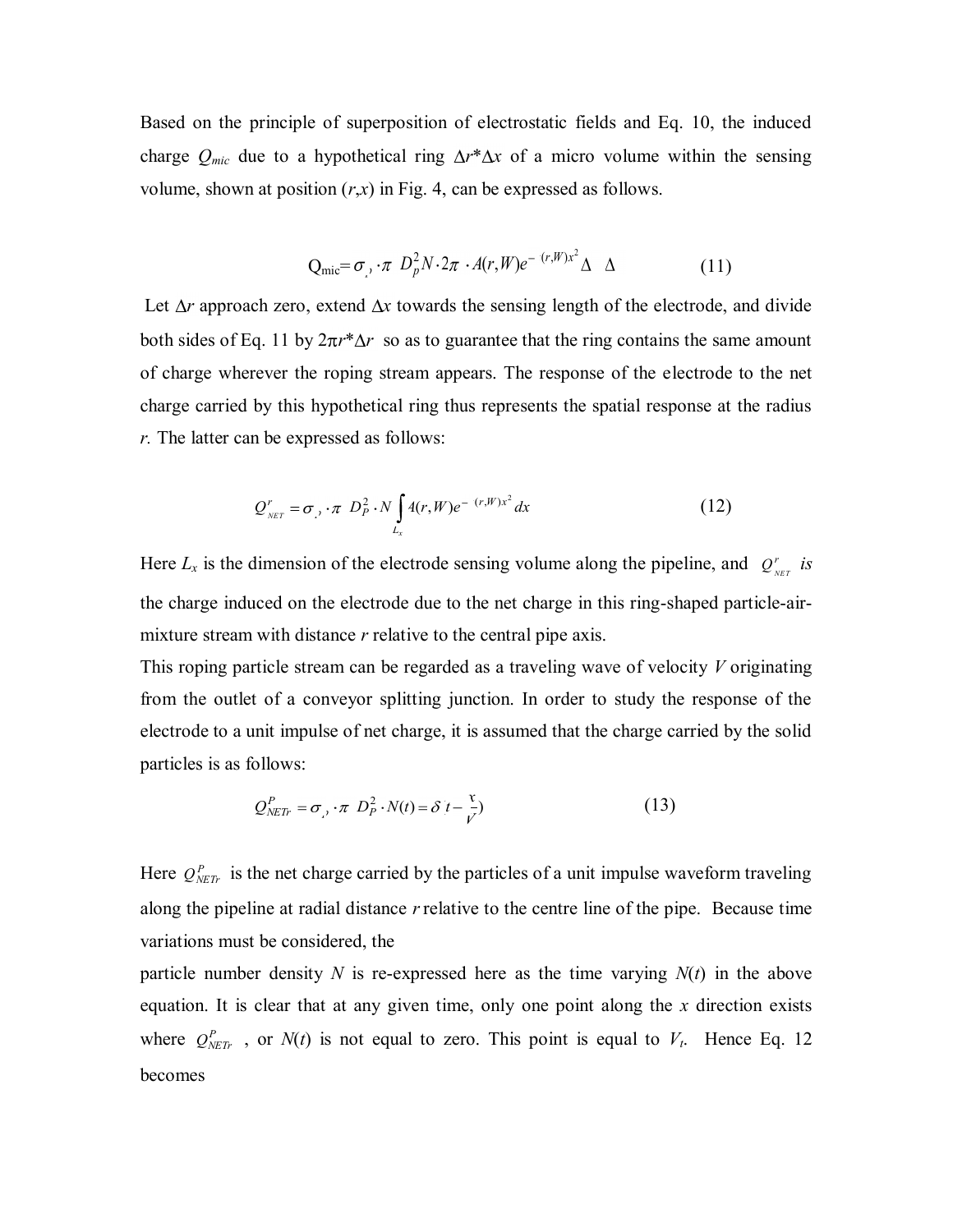$$
Q_{NET}^r = \iota_{rd}(t) = 4(r, W)e^{-(r, W)V^2t^2}
$$
 (14)

This equation describes the dynamic spatial response of a ring-shaped electrode to a ringshaped unit impulse of net charge carried by solid particles. The variable  $h_{rd}(t)$  also represents the impulse response of the ring-shaped electrode to the mass flow rate of the solids, since it was assumed that the solids concentration is proportional to the net charge carried by solids at a given velocity.

#### **Spatial frequency response of an electrode**

Applying Fourier transformation to Eq. 14, the spatial frequency-response characteristic of a ring-shaped electrode to a unit impulse of net charge carried by particles is as follows

$$
H_r(\varpi) = \int_{-\infty}^{\infty} i_{rd}(t)e^{-\varpi} dt = \int_{-\infty}^{\infty} 4(r, W)e^{-(r, W)V^2t^2} e^{-\varpi} dt = \frac{A(r, W)\pi^{\frac{1}{2}}}{V\sqrt{k(r, W)}} e^{-\frac{\pi}{4V^2}\frac{1}{k(r, W)}} \tag{15}
$$

#### **Spatial frequency response of a ring-shaped electrostatic pulverised fuel meter**

In practice, the electrode must be connected to measuring equipment or to a preamplifier. An ac-coupled (differential) circuit is usually designed to detect the root mean square (*rms*) value of the ac signal components on the electrode, corresponding to the fluctuation in the net charge carried by particles. In this paper, the combination of the electrode and the electronics comprise the PF meter.

A simplified representation of an ac-coupled circuit is shown in Fig. 5. Here *Q* represents the charge induced on the electrode; the equivalent resistance *R<sup>n</sup>* and capacitance *Cn* of the electrode to the earthed conveying pipe are also considered. The input resistance and capacitance

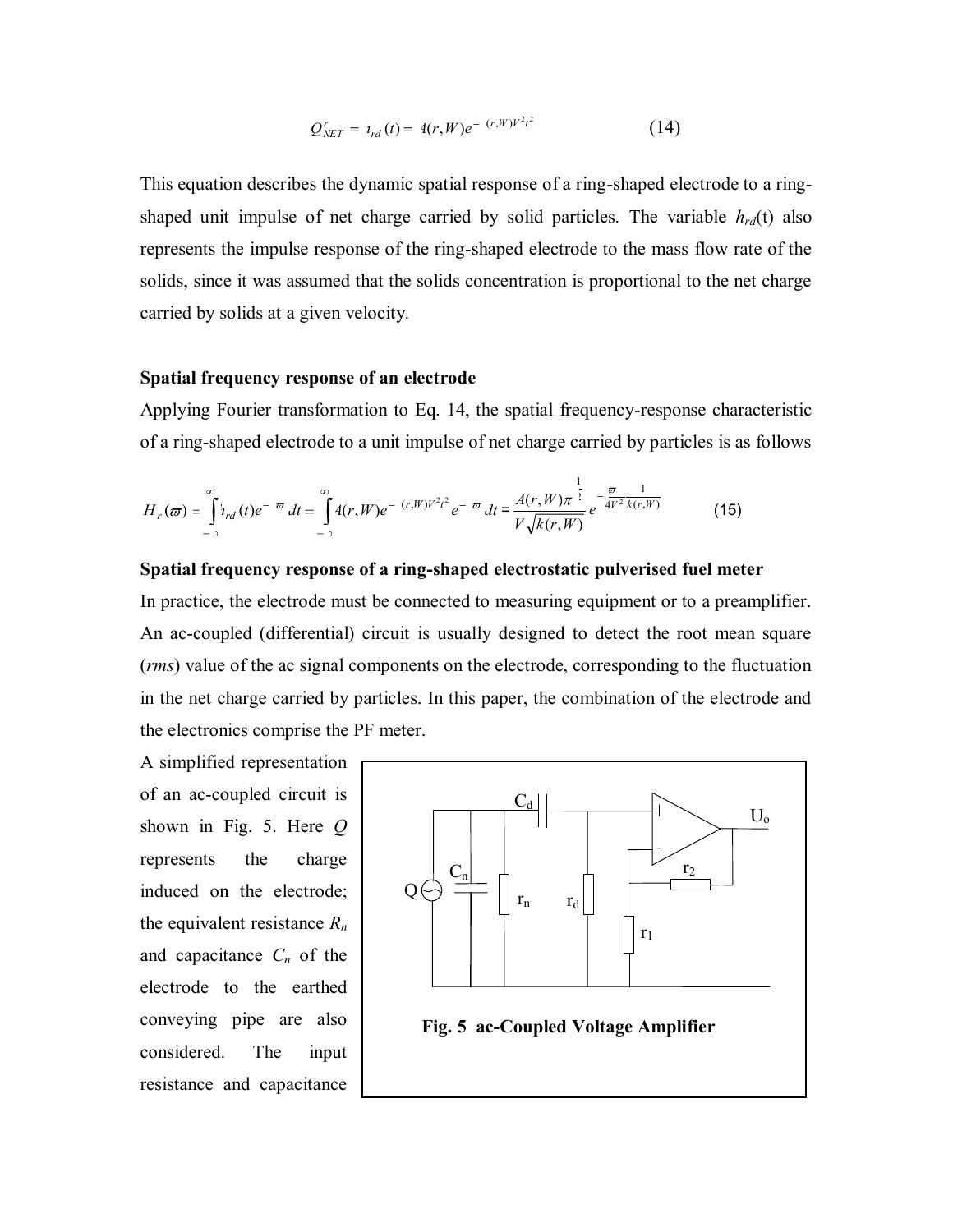of the pre-amplifier are ignored.

A general transfer function of ac-coupled preamplifier is as follows,

$$
\frac{U_o(\varpi)}{Q(\varpi)} = P(\varpi) = \frac{-\tau C_d r_d r_n (r_1 + r_2)}{(1 + i\varpi C_n r_n + C_d r_d + C_d r_n) - \tau C_d r_d C_n r_n) r_1}
$$
(16)

Taking the net charge carried by the solids as the input and *Uo* as the output of the pulverised fuel meter, the transfer function  $T(\bar{\omega})$  of the meter is the product of both the electrode and the preamplifier transfer functions. The meter's frequency spatial sensitivity therefore can be expressed as  $T_r(\omega) = H_r(\omega) * P(\omega)$ , i.e.,

$$
T_r(\varpi) = \frac{U_o(\varpi)}{Q_{NETr}^{P}(\varpi)} = \frac{A(r, W)\pi^{\frac{1}{2}}}{V\sqrt{k(r, W)}} e^{-\frac{\varpi}{4V^2} \frac{1}{k(r, W)}} * \frac{-\tau C_d r_d r_n (r_1 + r_2)}{(1 + i\varpi C_n r_n + C_d r_d + C_d r_n) - \tau C_d r_d C_n r_n)r_1}
$$
(17)

The values of  $R_n$  and  $C_n$  of a given electrode depend on its geometry and the insulation between the pipe wall and the electrode. Assuming that the electronics are designed to detect charge variations on the electrode that correspond only to fluctuations in the net particle charge, the power spectral

function of the meter output is as follows

$$
|U_o(\boldsymbol{\varpi})|^2 = T_r(\boldsymbol{\varpi})^2 * Q_{NETr}^P(\boldsymbol{\varpi})^2
$$
\n
$$
|U_o(\boldsymbol{\varpi})|^2 = T_r(\boldsymbol{\varpi})^2 * q_{NETr}^P(\boldsymbol{\varpi})^2
$$
\n(18)

where  $Q_{NETr}^P(\varpi)$  is the frequency transfer function of the net charge of the roping stream of particles at radial position *r*, and  $q_{NETr}^P(\varpi)$  is



the fluctuation in the net charge. The "flow noise" is usually regarded as a band-limited white noise, as is the fluctuation in net charge  $q_{NETr}^P(\varpi)$ . Figure 6 shows the predicted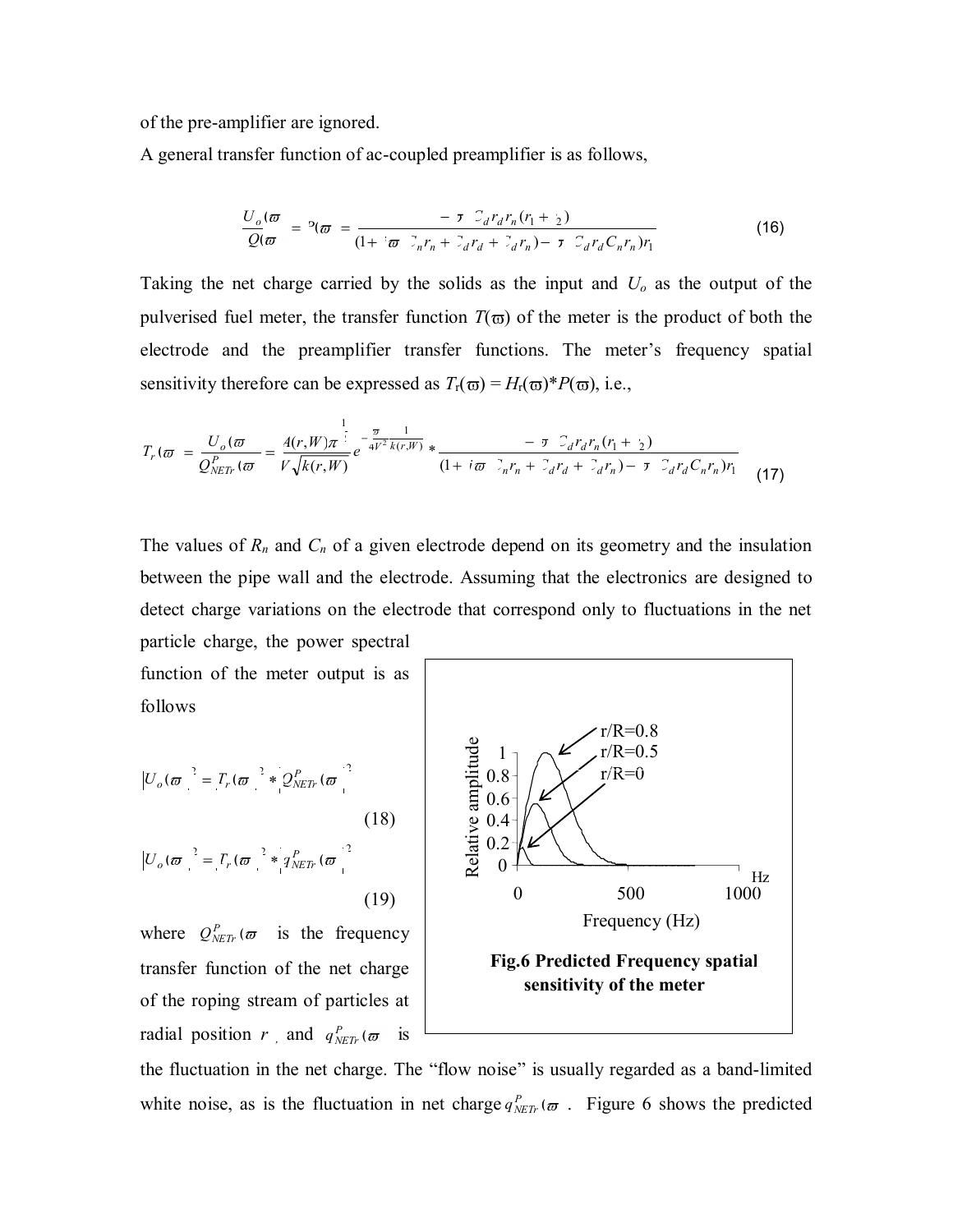power spectrum of the meter at a velocity of 25m/s based on Eq. 19, where the fluctuation in net charge is assumed to be band-limited white noise having a constant power density spectrum over the effective frequency range. Typical parameters for the circuit of Fig. 5 are the following:  $R_n = 1$  M $\Omega$ ,  $C_n = 1.47$  nF,  $R_d = 0.1$  M $\Omega$ , and  $C_d =$  $1 \mu F$ .

## **Spatial sensitivity expressed in the time domain**

According to Parseval"s formula [15], a stochastic process is related to its power spectral density function. From Eq. 19, it thus follows that

$$
U_{orms} = \sqrt{\frac{1}{2\pi} \int_{0}^{\omega} T_r(\omega)^2 \left| q_{\text{neir}}^P(\omega) \right|^2 d\omega}
$$
 (20)

where  $U_{\text{orms}}$  is the *rms* PF meter output, and  $\omega_T$  is the effective upper cut-off frequency.

If  $|q_{NETr}^P(\varpi)|^2$  is white noise of value  $A_0$  up to frequency  $\omega_T$ , then the spatial sensitivity of

the ring-shaped, pulverised fuel meter can be calculated using the following equation:

$$
\frac{U_{rms}}{\sqrt{A_0}} = \sqrt{\frac{1}{2\pi} \int_0^\infty T_r(\omega)^2 d\omega}
$$
 (21)

Figure 7 shows the spatial sensitivity in the time domain calculated from Eq. 21.



#### **Experimental validation**

The experiments described in this section were carried out at the laboratories of Casella CRE Energy, Stoke Orchard, Cheltenham in the United Kingdom. A 14-inch ( 355.6-cm) diameter electrostatic meter was installed in a test facility, as depicted in Fig. 8. The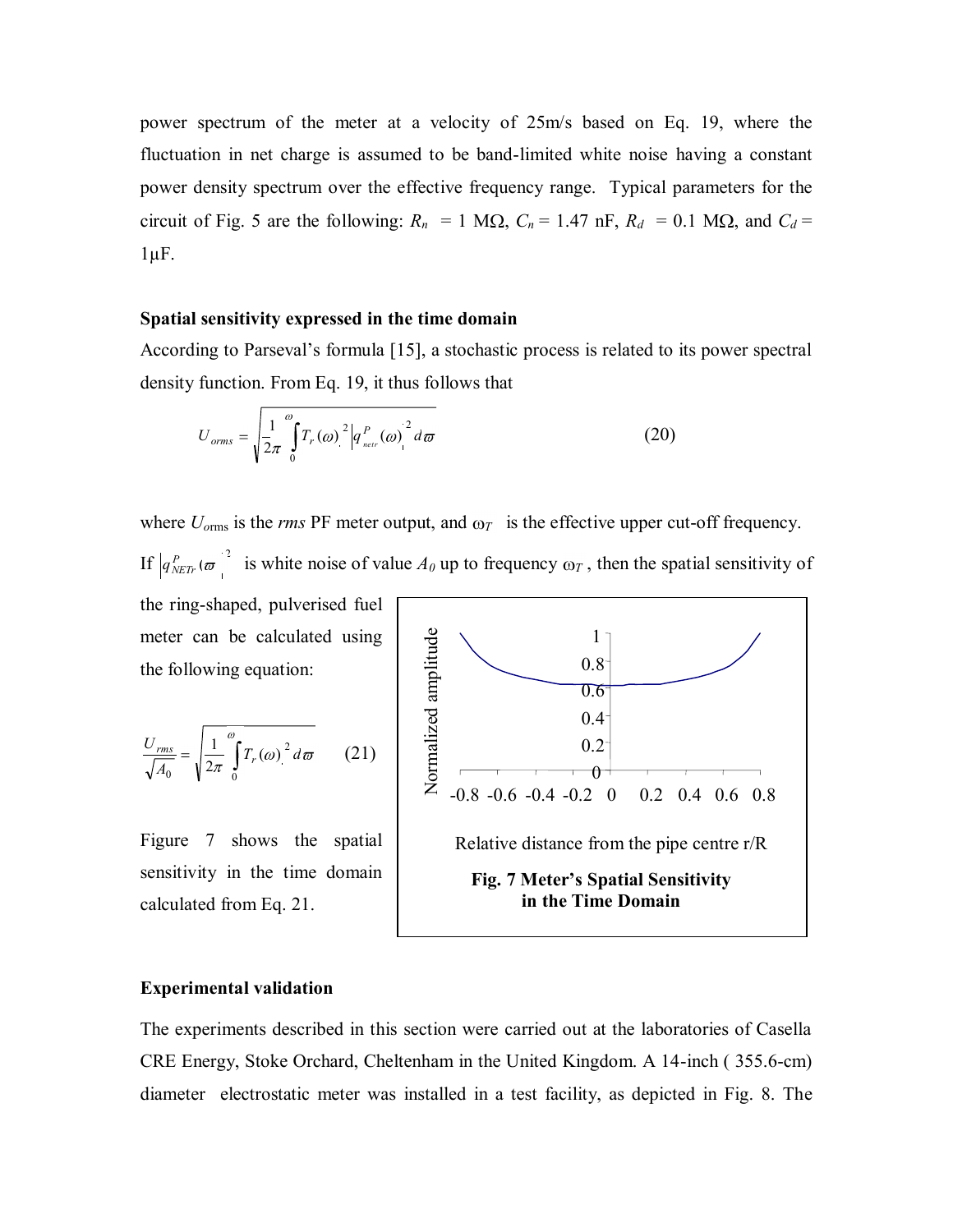roping air-solids flowing in parallel with the pipeline were provided using a one inch (2.54-cm) diameter jet connected to the solids dispenser. A Venturi tube was located beneath the dispenser, where compressed air and solids were mixed and conveyed to the test section. The jet position in the conveyor could be adjusted both horizontally and vertically, so that the roping flow could be injected at different radii.



The flow rates of the solids and conveying air mass were monitored by computer and logged into files. Their values and their fast Fourier transforms (FFT) were calculated using National Instrument's Labview software. The sampling rate of data collection was 10kHz, and 2048 data points were collected for each measured parameter. The solids "roping" flow rate was about 300 kg/hr, and the conveying air-mass flow rate in the jet was about 60 kg/hr. The velocity of the "roping" flow was kept at about 25 m/s with the help of a draft fan at the end of the rig. Both theoretical analysis and experimental results were normalised by setting their respective maximum values to unity. The experimental results can therefore be compared to those predicted from Eqs. 19 and 21, because the net charge carried by the particles and its fluctuation level are assumed to be proportional to the solids concentration.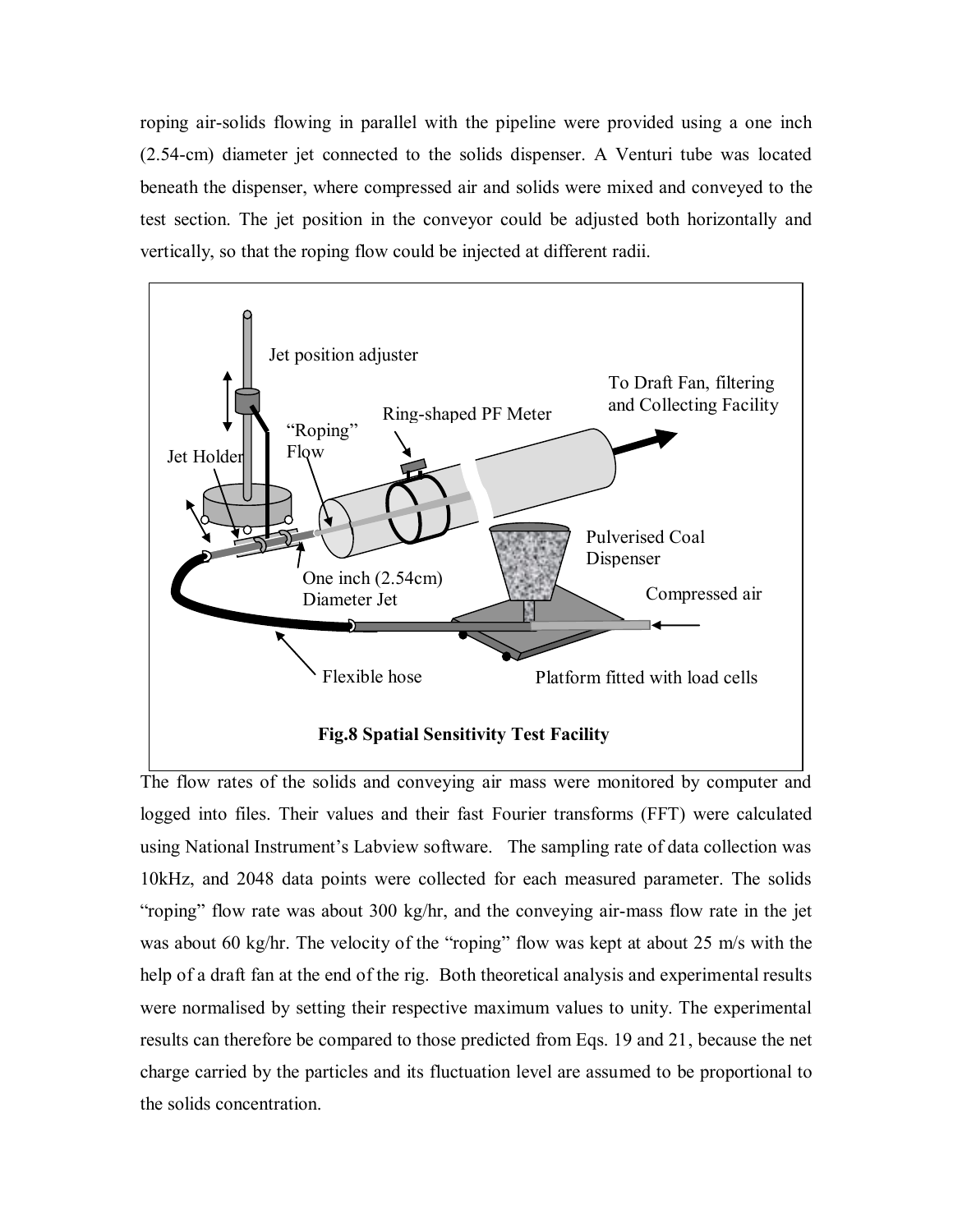

For the purpose of comparison, Fig. 6 is redrawn beside Fig. 9 which is based on

experimental results. The shapes of the corresponding curves are similar in these two figures, except that the peak positions and the geometrical means of the curves in Fig. 9

are both shifted downward in frequency. This may have been caused by the jet vibration which would have contributed low frequency components to the flow stream. The solids moving adjacent to the pipewall contribute higher frequency components and have higher-level overall response, because the sensing length of the electrode along the pipeline decreases with increased relative radial position (*r*/*R*) [13].

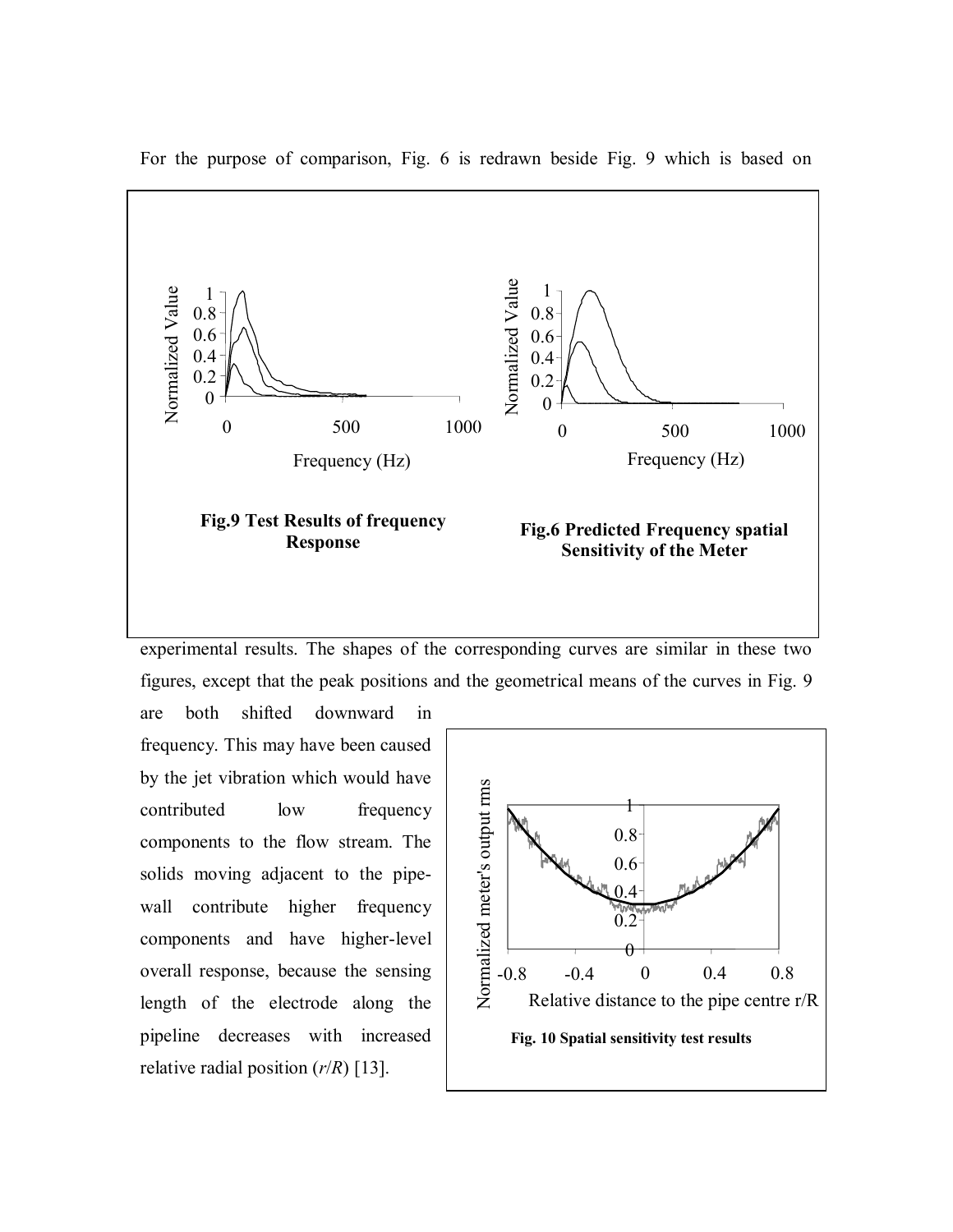The overall shape of the measured spatial response shown in Fig. 10 is similar to the calculated response shown Fig. 7. In practice, it is difficult to obtain reliable experimental spatial response results near the pipe wall where the roping flow diverges. In practice, it was very difficult to keep the roping flow perfectly constant, because the flow rate of the conveying air, as well as the pressure at the Venturi tube, changed randomly. Thus, although the curve in Fig. 10 is comprised of about 2000 data points, it is not smooth.

#### **Verification of the assumptions used in the theoretical analysis**

We assume in our theoretical analysis that the fluctuation in the charge carried by the solids is band-limited white noise. This assumption was verified by comparing the measured power spectrum of the meter with the theoretically predicted response. The measured power spectrum shown in Fig.12, caused by flow noise from pulverised fuel, compares well with the theoretical response shown in Fig. 11, although the actual



spectrum bandwidth is narrower. However, the similarity between the two figures is apparent, generally confirming the above assumptions.

#### **Conclusions**

A comparison of Figs. 6, 7, and 11 with Figs. 9, 10 and 12 confirms that the mathematical model for the response of the pulverized fuel meter is consistent with the experimental results, although a more rigorous investigation is needed. Lower frequency components dominate the meter output even though wide-band amplifiers were used. The solids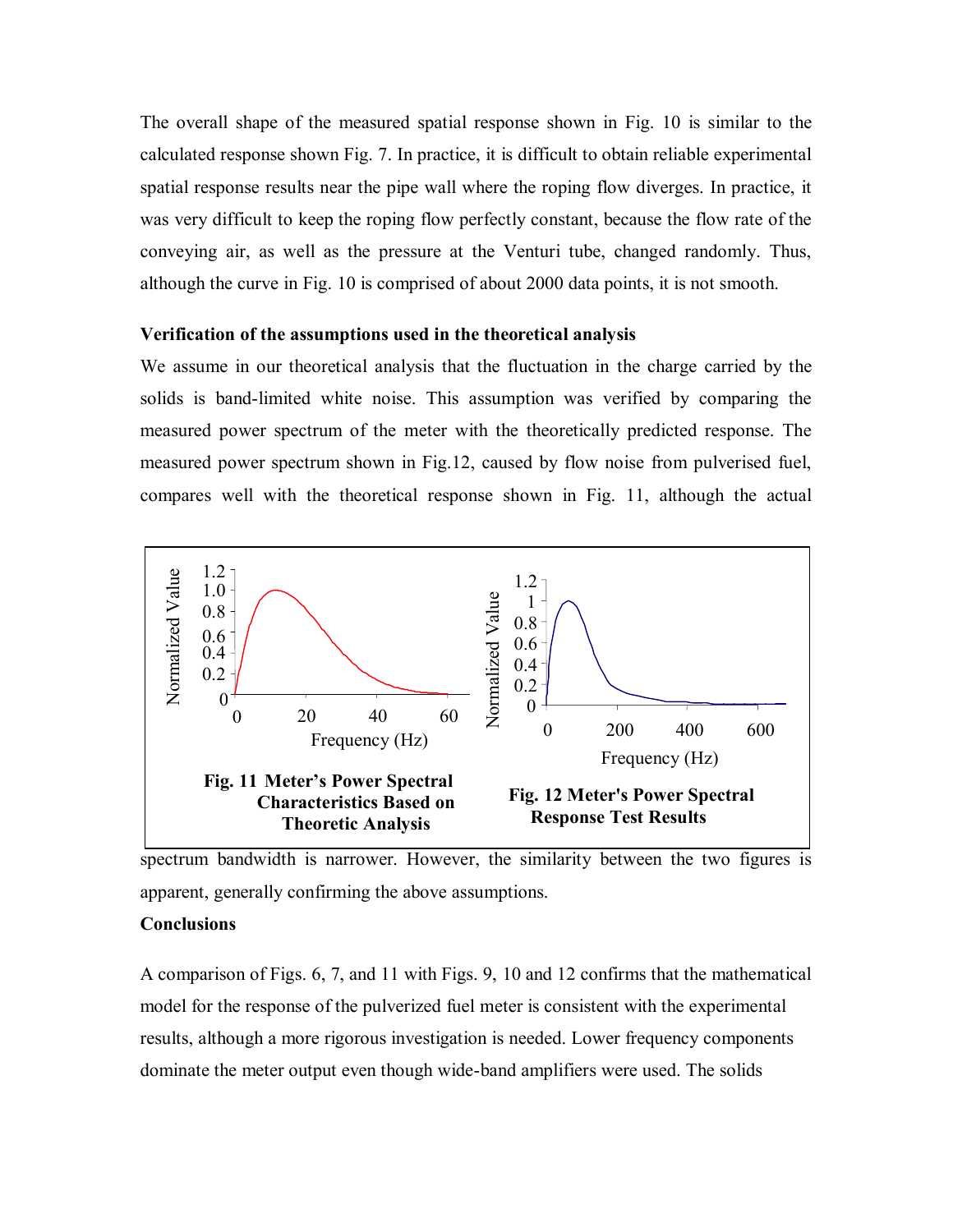moving near the pipe wall contribute higher frequency components and have higher amplitudes than do the solids flowing near the center of the pipe.

## **References**

[1] Huber N., Sommerfield M., "Characterization of the Cross-Sectional Particle

Concentration in Pneumatic Conveying System", Powder Technology, Vol.79,1994

pp191-210

[2] Bernard J. Barry et al, "Concentration Variations within Pipe Cross-Sections in a Dilute Phase Pneumatic Conveying System", IPENZ Transactions, Vol. 24, No 1/EMCh, 1997, pp1-11

[3] Yilmaz Ali et al, "Roping Phenomena in pulverized Coal Conveying Lines", Powder Technology, Vol.93, 1998, pp 43-48

[4] Frank Thomas, et al, "Aspects of efficient parallelization of disperse gas-particle flow prediction using Eulerian-Lagrangian Approach", Proceedings of ICMF-2001, 4<sup>th</sup> International Conference on Multiphase Flow, May 21-June 1, 2001 New Orleans LA, USA Paper 311

[5] Hammer E. A., Green R. G., ""The spatial filtering effect of a capacitance transducer electrode", J. Phys.E: Sci.Instru., Vol.16, 1983, pp438-443.

[6] S. Laux, J Grusha, T. Rosin, J.D. Kersch, "ECT: More than just coal-flow monitoring", Modern power systems, March 2002, pp 22-29.

[7] Wang Shimin, et al, " Advanced Measurement and Diagnosis Technology Applied in Coal-Fired Utility Boilers", Proceedings of 5th International Symposium on Coal Combustion, Nanjing, China, November 23-26, 2003, paper No. 14

[8] DTI Project Summary 330[\(www.dti.gov.uk/cct/](http://www.dti.gov.uk/cct/)): "Pulverised Fuel Measurement with Split Control", Clean Coal Technology Programme, July 2002

[9] ECSC 7220-PR 050 Final Report, "Measurement & Control Techniques for Improving Combustion Efficiency and Reducing Emissions from Coal Fired Plant", April 2002.

[10] ECSC Coal Technical Research Programme, "On-Line Measurement of Particle Size in Fine Coal Transport system", Contract Number: 7220-PR-105, Project Commenced, Nov 2000.

[11] Zhang J., Coulthard J., Armstrong B., "Lean Phase Solids Control Using Pinch Valves and Mass Flowmeters for Pulverised Fuel", Bulk Solids Handling, Trans Tech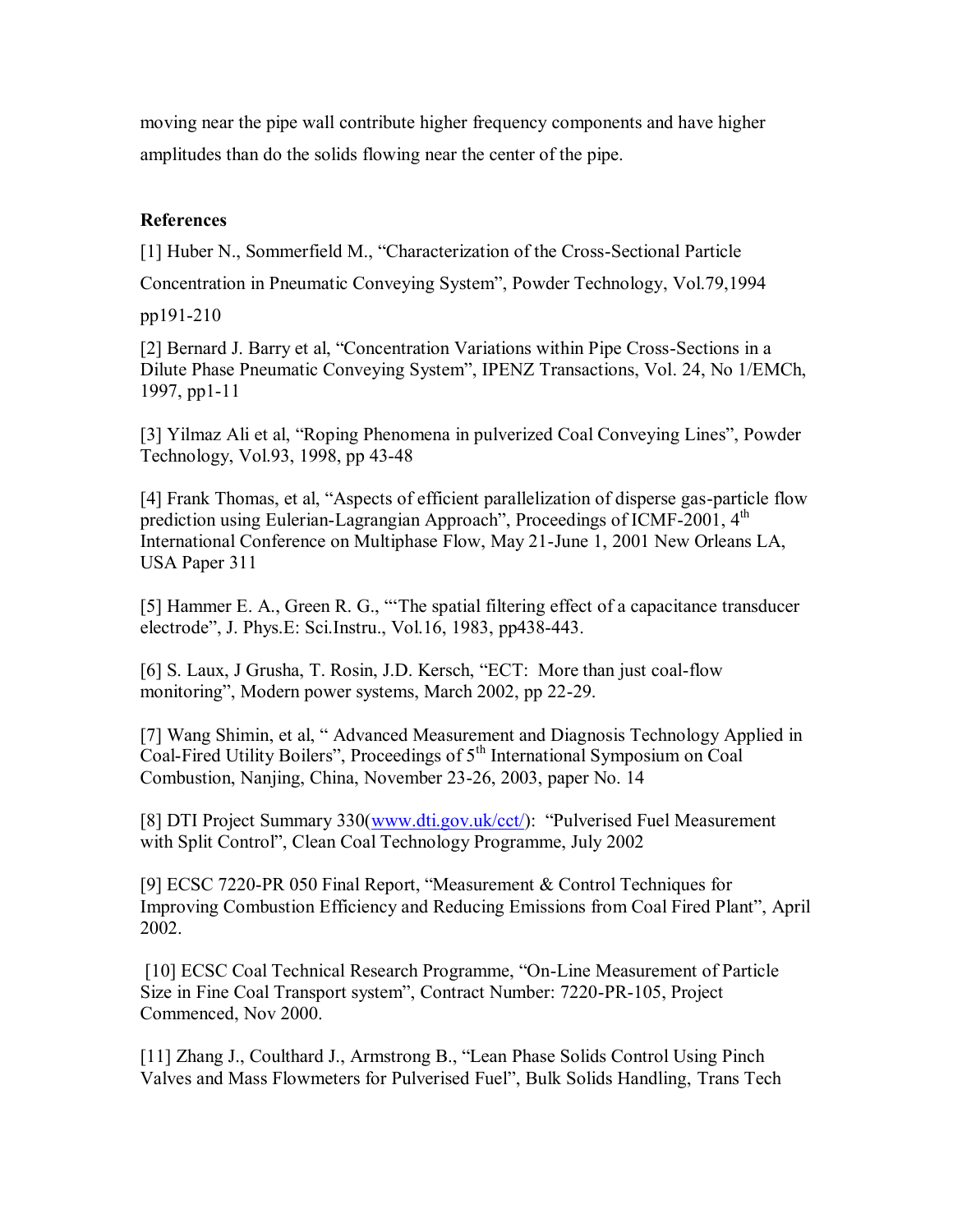Publications ISSN 0173-9980 1/2003, pp34-36.

[12] Gajewski J. B., "Mathematical model of non-contact measurements of charges while moving", Journal of Electrostatics, Vol. 15, 1984, pp81-92.

[13] Cheng R., "A study of electrostatic pulverised fuel meters", Ph.D. thesis, University of Teesside, U.K. 1996.

[14] Dattaray Jagdish Rao, GE Energy, [http://dattaraj\\_rao.tripod.com/FEM/Tutorial.html](http://dattaraj_rao.tripod.com/FEM/Tutorial.html)

[15] Carlson A. Bruce, "Communication Systems", An Introduction to Signal and Noise in Electrical Communication, Second Edition, McGraw Hill inc. 1975, USA pp32

| <b>Symbol</b>  | <b>Definition</b>                                                                                     | <b>Symbol</b>      | <b>Definition</b>                                                                                                                                  |
|----------------|-------------------------------------------------------------------------------------------------------|--------------------|----------------------------------------------------------------------------------------------------------------------------------------------------|
| A              | Systematic constant<br>of a ring-shaped<br>electrode                                                  | $r_1, r_2$         | resistances                                                                                                                                        |
| A <sub>0</sub> | amplitude of band-<br>limited white noise                                                             | $\mathbf{r}$       | radius of a single<br>particle, or solids-air<br>mixture stream line<br>shaped<br>ring<br><sub>or</sub><br>stream line to the<br>pipe central line |
| $C_d$          | isolating<br>(differential)<br>capacitance                                                            | $R_{xy}(\tau)$     | correlation<br>cross<br>function                                                                                                                   |
| $C_n$          | equivalent<br>capacitance of<br><sub>a</sub><br>ring-shaped<br>electrode<br>the<br>to<br>earthed pipe | S                  | entire<br>electrode<br>inner surface                                                                                                               |
| D              | electrical<br>flux<br>density                                                                         |                    |                                                                                                                                                    |
| $D_p$          | of<br>diameter<br>a<br>spherical particle                                                             | $T_r(\varpi)$      | transfer function of<br>electrostatic<br>the<br>ring-shaped meter<br>when a roping flow<br>is a radius r                                           |
| E              | electrical<br>field<br>strength                                                                       | $U_0, U_0(\varpi)$ | output of pulverised<br>fuel meter and its<br>transfer function                                                                                    |

**Nomenclature**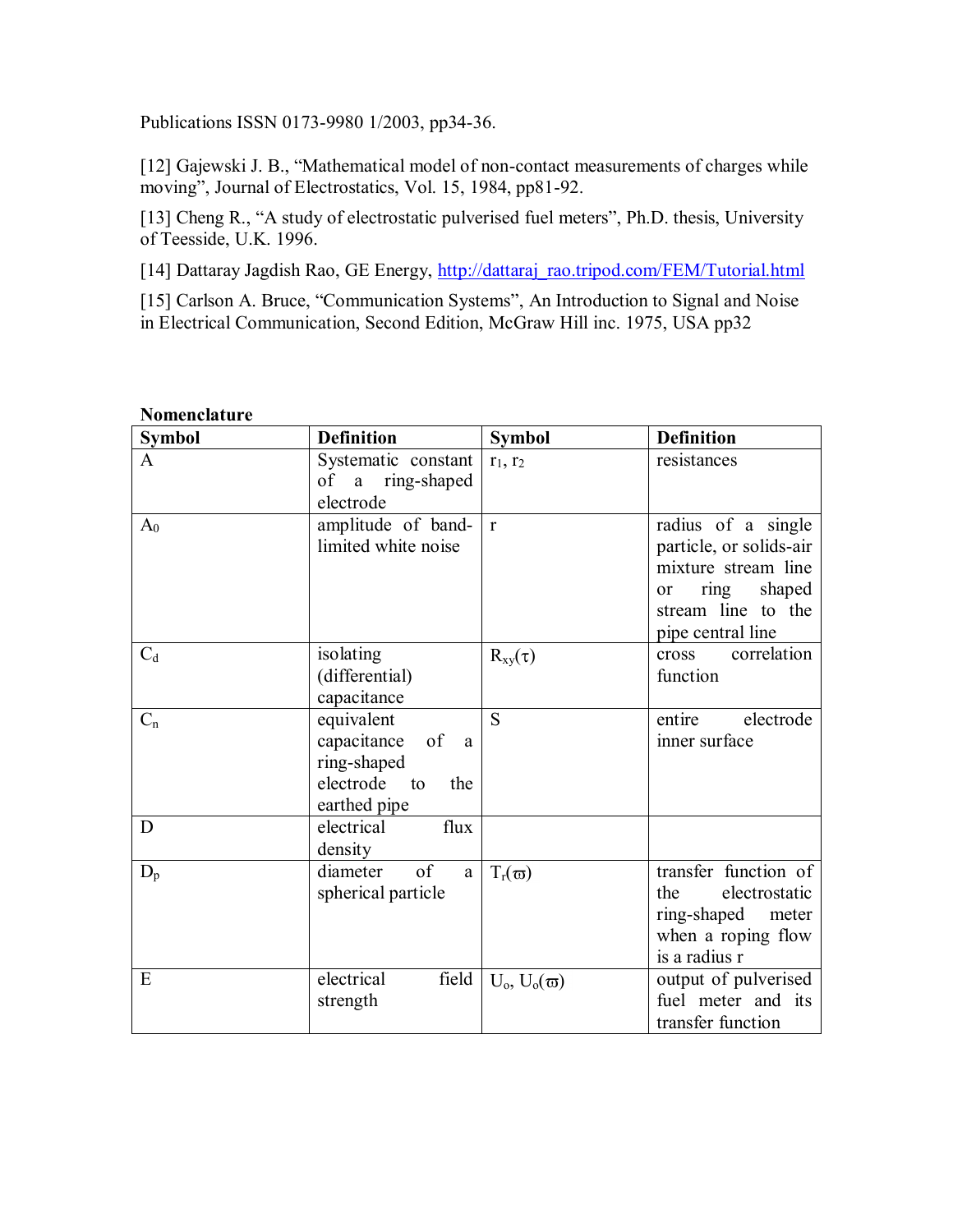| $H_r(\varpi)$    | spatial frequency<br>response of a ring-<br>shaped electrode to<br>a net unit impulse<br>charge carried by<br>solids particles         | $U_{\text{orms}}$ | root mean<br>square<br>value of pulverised<br>fuel meter output                                          |
|------------------|----------------------------------------------------------------------------------------------------------------------------------------|-------------------|----------------------------------------------------------------------------------------------------------|
| $\bf k$          | systematic constant<br>of a ring-shaped<br>electrode                                                                                   | V                 | solids velocity                                                                                          |
| L                | spacing<br>between<br>upstream and down<br>electrodes<br>stream<br>velocity<br>for<br>measurement                                      | $\mathbf X$       | co-ordinate<br>along<br>the pipeline                                                                     |
| $L_{x}$          | sensing<br>electrode<br>length<br>along<br>pipeline<br>$(co-$<br>ordinate x)                                                           | x(t)              | signal derived<br>on<br>the meter installed<br>at up stream for the<br>solids<br>velocity<br>measurement |
| N                | particle number in<br>unit volume of air-<br>solids<br>mixture<br>at<br>position                                                       | y(t)              | signal derived<br>on<br>the meter installed<br>at down stream for<br>the solids velocity<br>measurement  |
| N(t)             | particle number time<br>variable<br>in<br>unit<br>volume of air-solids<br>mixture                                                      | $\Phi$            | electrical potential                                                                                     |
| $P(\varpi)$<br>p | transfer function of<br>ac-coupled<br>pre-<br>amplifier<br>source charge                                                               | $\Gamma_i$        | of<br>boundary<br>the<br>insulator                                                                       |
| $Q, Q(\varpi)$   | charge induced on<br>the<br>ring-shaped<br>electrode<br>and<br>its<br>transfer function                                                | $\Gamma_{p}$      | boundary<br>the<br>of<br>pipe                                                                            |
| Q <sub>mic</sub> | induced charges on<br>ring-shaped<br>the<br>electrode due to a<br>micro volume of air-<br>solids mixture dr*dx<br>at position $(r, x)$ | $\Gamma_{t}$      | of<br>boundary<br>the<br>ring-shaped<br>electrode                                                        |